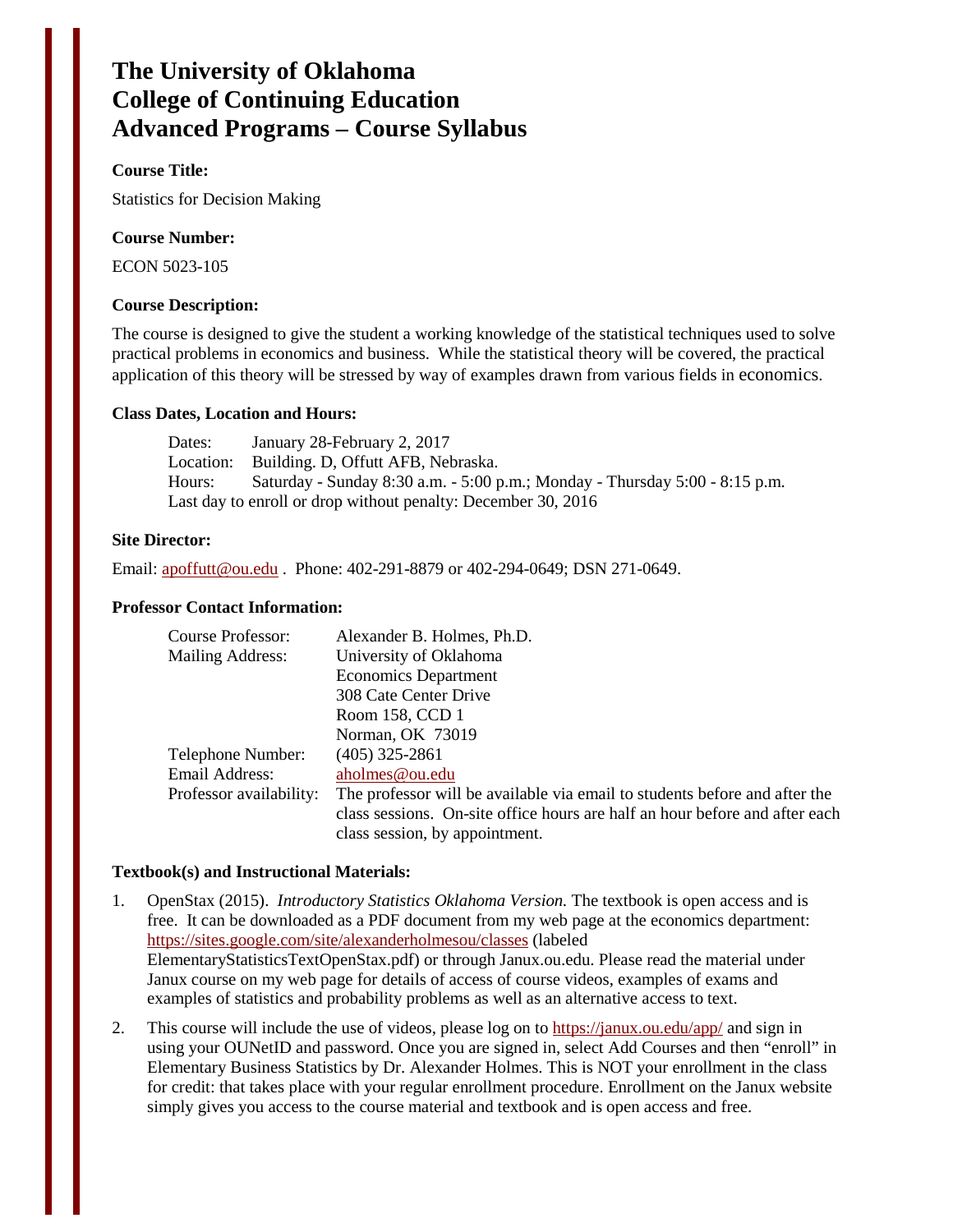3. Materials posted on the OU Libraries Electronic Reserve system: Access OU Electronic Reserve materials at [http://guides.ou.edu/ereserves;](http://guides.ou.edu/ereserves) select the appropriate tab for your course, click on your course number/title; enter the password [Holmes5023], and click GO. Please contact your local Site Director if you require assistance.

# **Course Objectives:**

Upon completion of the course, students should have a working knowledge of a variety of probability density functions including binomial and the normal. They will have developed the ability to create confidence intervals for estimating the mean and proportion of an unknown population distribution. Students will be able to formulate hypotheses concerning the mean and differences in variances. Students will understand the theory underlying linear regression techniques and be able to interpret the results of a linear regression analysis.

## **Course Outline:**

- I. Descriptive Statistics, Basic Probability and Probability Distribution, Chapters 1-6
- II. Central Limit Theorem, Point and Interval Estimation, Chapters 7-8
- III. Hypothesis Testing, Chapter 9
- IV. More Hypothesis Testing, Chapter 10
- V. Even More Hypothesis Testing, Chapter 11
- VI. Simple and Multiple Regression and Correlation, Chapters 13

## **Assignments, Grading and Due Dates:**

## **Non – Graded Problem Set:**

Non-graded problem set (on OU electronic reserve) due prior to 1<sup>st</sup> Session

## **Final Examination:**

Last class session

## **Post Seminar Assignment:**

Students will develop a test of hypothesis of any test of their choice. Options chosen by past students include tests on activities in their field of work. The assignment will be discussed at length at the first class session. The paper is to be sent by email t[o aholmes@ou.edu.](mailto:aholmes@ou.edu) Be sure to include a cover sheet with the date of this class and location.

## **Grading:**

This is a letter-graded course: A, B, C, D, or F.

| <b>Assignment</b>                 | <b>Due Date</b>              | <b>Percent of Grade</b> |
|-----------------------------------|------------------------------|-------------------------|
| Problem Set on Electronic Reserve | Prior to $1st$ class session | Required                |
| Final Examination                 | Last class session           | 85 %                    |
| Post Seminar Assignment           | <b>February 23, 2017</b>     | 15 %                    |

**Notice:** Failure to meet assignment due dates could result in a grade of I (Incomplete) and may adversely impact Tuition Assistance and/or Financial Aid.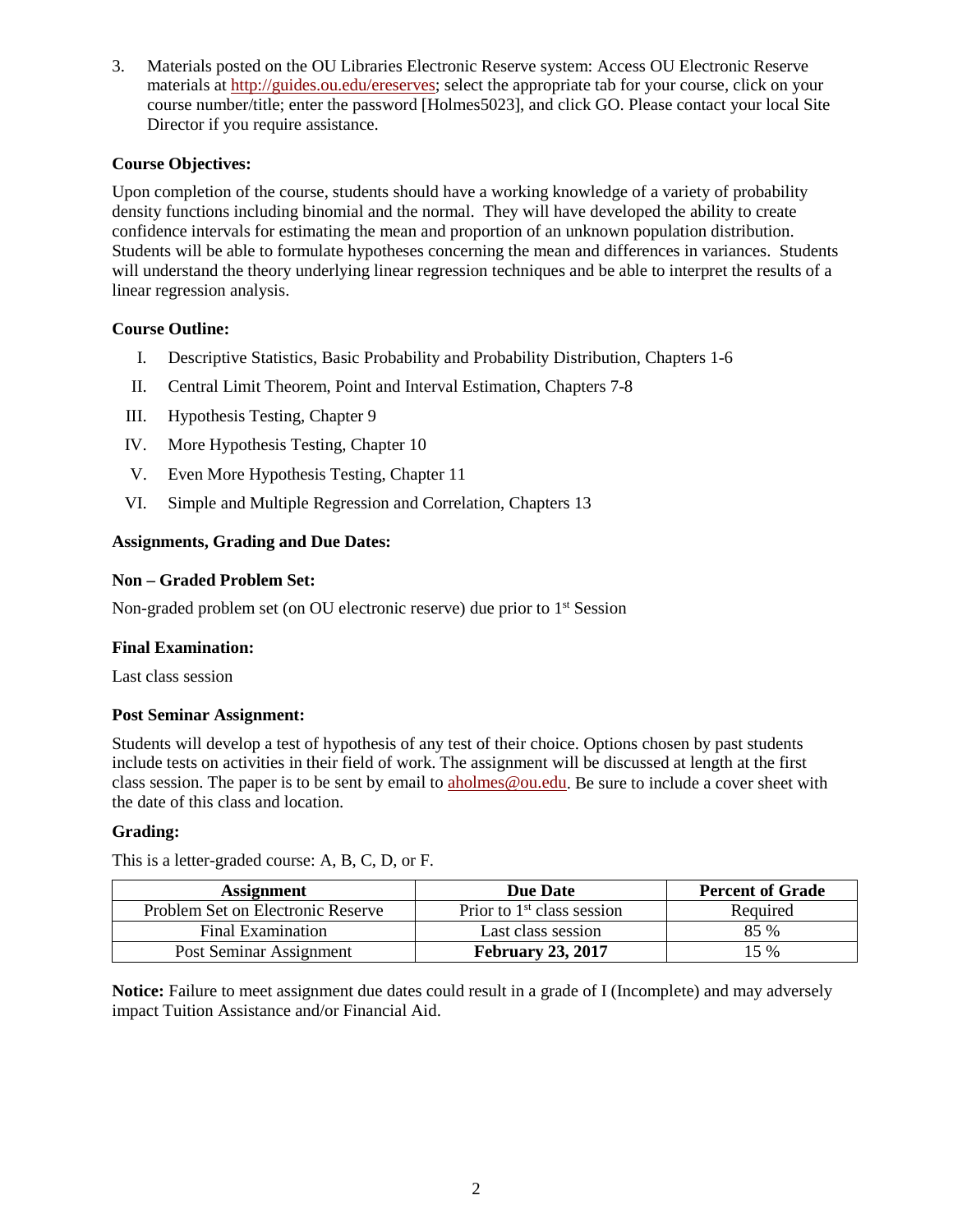### **POLICIES AND NOTICES**

## **Attendance/Grade Policy**

Attendance and participation in interaction, individual assignments, group exercises, simulations, role playing, etc. are valuable aspects of any course because much of the learning comes from discussions in class with other students. It is expected that you attend all classes and be on time except for excused emergencies.

Excused absences are given for professor mandated activities or legally required activities such as emergencies or military assignments. It is the policy of the University to excuse absences of students that result from religious observances and to provide without penalty for the rescheduling of examinations and additional required class work that may fall on religious holidays. Unavoidable personal emergencies, including (but not limited to) serious illness; delays in getting to class because of accidents, etc.; deaths and funerals, and hazardous road conditions will be excused.

If you are obtaining financial assistance (TA, STAP, FA, VA, Scholarship, etc.) to pay all or part of your tuition cost, you must follow your funding agency/institution's policy regarding "I" (Incomplete) grades unless the timeline is longer than what the University policy allows then you must adhere to the University policy. Students who receive Financial Aid must resolve/complete any "I" (Incomplete) grades by the end of the term or he/she may be placed on "financial aid probation." If the "I" grade is not resolved/completed by the end of the following term, the student's Financial Aid may be suspended make the student ineligible for further Financial Aid.

Students are responsible for meeting the guidelines of Tuition Assistance and Veterans Assistance. See the education counselor at your local education center for a complete description of your TA or VA requirements.

## **Academic Integrity and Student Conduct**

Academic integrity means honesty and responsibility in scholarship. Academic assignments exist to help students learn; grades exist to show how fully this goal is attained. Therefore all work and all grades should result from the student's own understanding and effort.

Academic misconduct is any act which improperly affects the evaluation of a student's academic performance or achievement. Misconduct occurs when the student either knows or reasonably should know that the act constitutes misconduct. Academic misconduct includes: cheating and using unauthorized materials on examinations and other assignments; improper collaboration, submitting the same assignment for different classes (self-plagiarism); fabrication, forgery, alteration of documents, lying, etc…in order to obtain an academic advantage; assisting others in academic misconduct; attempting to commit academic misconduct; destruction of property, hacking, etc…; intimidation and interference with integrity process; and plagiarism. All students should review the Student's Guide to Academic Integrity at [http://integrity.ou.edu/students\\_guide.html](http://integrity.ou.edu/students_guide.html)

Students and faculty each have responsibility for maintaining an appropriate learning environment. All students should review policies regarding student conduct at<http://studentconduct.ou.edu/>

#### **Accommodation Statement**

The University of Oklahoma is committed to making its activities as accessible as possible. For accommodations on the basis of disability, please contact your local OU Site Director.

#### **Course Policies**

Advanced Programs policy is to order books in paperback if available. Courses, dates, and professors are subject to change. Please check with your OU Site Director. Students should retain a copy of any assignments that are mailed to the professor for the course. Advanced Programs does not provide duplicating services or office supplies.

Any and all course materials, syllabus, lessons, lectures, etc. are the property of professor teaching the course and the Board of Regents of the University of Oklahoma and are protected under applicable copyright.

For more information about Advanced Programs, visit our website at:<http://www.goou.ou.edu/>